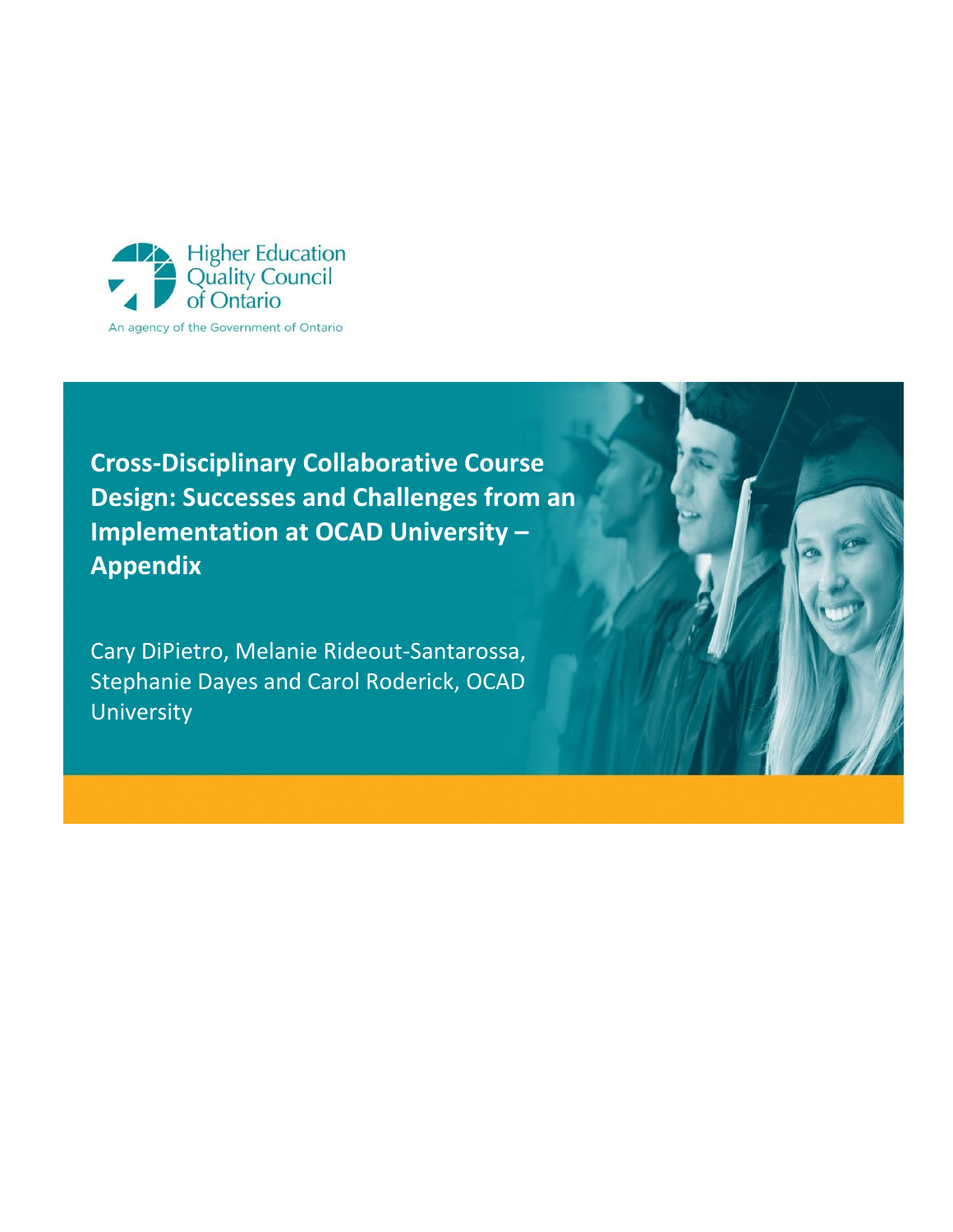# Published by

# **The Higher Education Quality Council of Ontario**

1 Yonge Street, Suite 2402 Toronto, ON Canada, M5E 1E5

| Phone:     | (416) 212-3893 |
|------------|----------------|
| Fax:       | (416) 212-3899 |
| Web:       | www.hegco.ca   |
| $E$ -mail: | info@heqco.ca  |

## **Cite this publication in the following format:**

DiPietro, C., Rideout-Santarossa, M., Dayes, S., & Roderick, C. (2015). *Cross-Disciplinary Collaborative Course Design: Successes and Challenges from an Implementation at OCAD University – Appendix.* Toronto: Higher Education Quality Council of Ontario.



The opinions expressed in this research document are those of the authors and do not necessarily represent the views or official policies of the Higher Education Quality Council of Ontario or other agencies or organizations that may have provided support, financial or otherwise, for this project. © Queens Printer for Ontario, 2015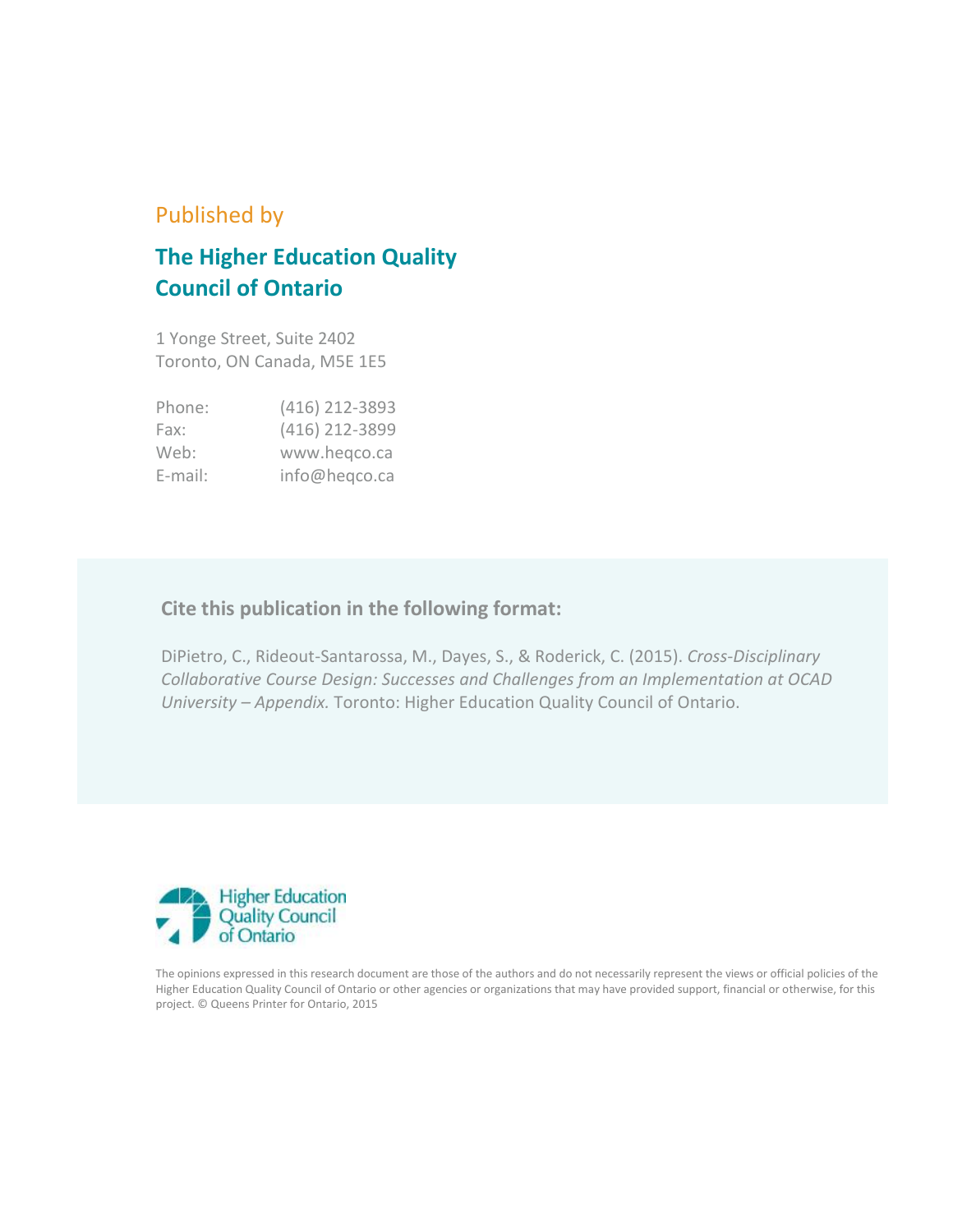# **Table of Contents**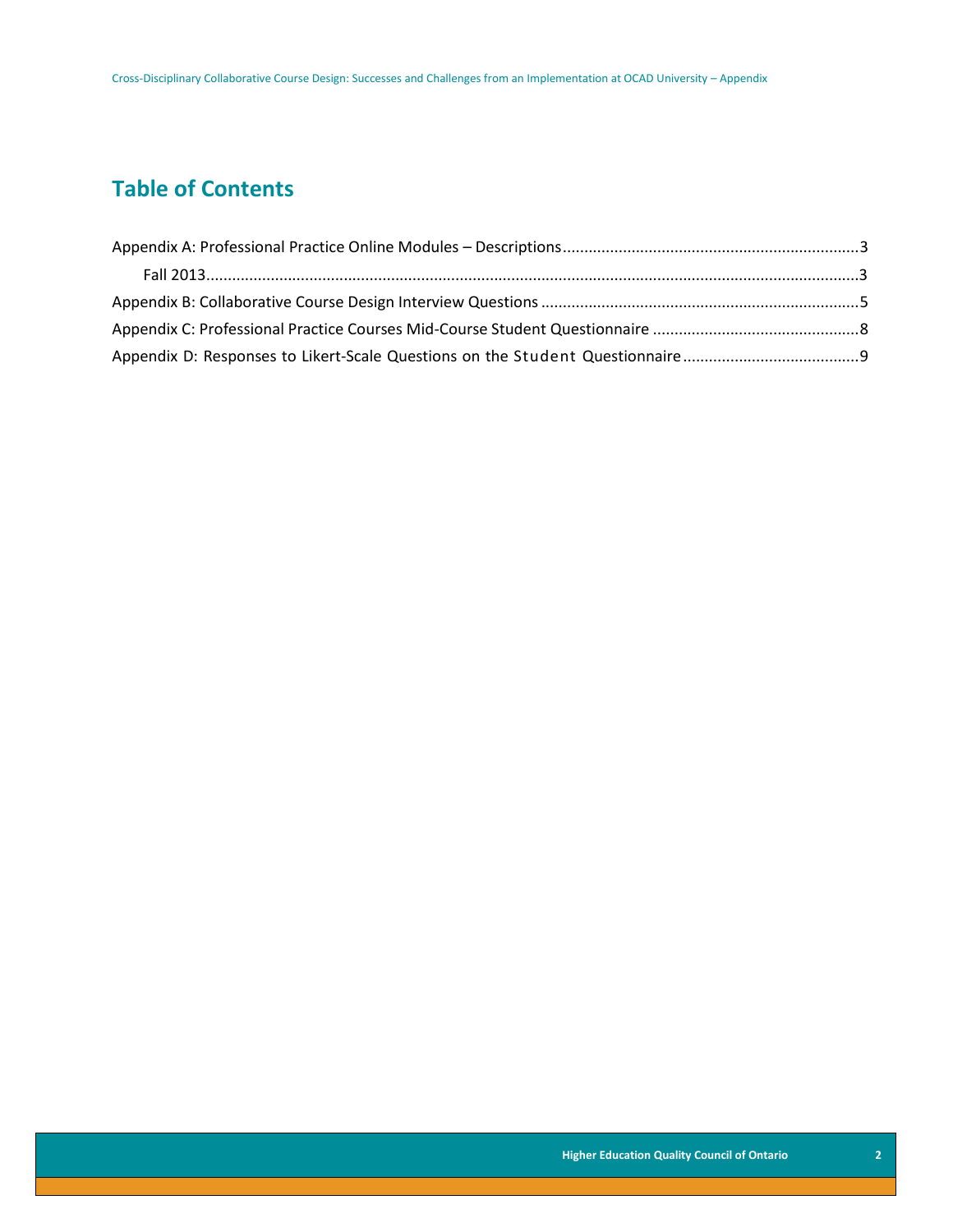# <span id="page-3-0"></span>**Appendix A: Professional Practice Online Modules – Descriptions**

<span id="page-3-1"></span>**Fall 2013**

### **1. Business and Design: Two Cultures**

This module illustrates the difference between the two cultures of business and design, and how the mind works in both ways of thinking. Students will first take a quiz to identify themselves as either a left brain or right brain dominant thinker and will complete a reflection activity to help them identify and build on their strengths as a thinker. Then they will follow a case study to understand more about the pros and cons of the two cultures of business and design and how both are important.

### **2. Project Management**

This module illustrates how a designer manages a project and helps students identify how designers can strategize through the different stages. Students will be able to identify the different stages of a project and will gain tools for building a framework to project manage a design from design brief to final outcome. The module also emphasizes the importance of being able to "manage" one's self as a balanced person before being able to manage a project.

### **3. Business Ethics and Etiquette**

In this module, students will learn about contemporary business ethics and etiquette through short readings and current news clips. Ethics are defined as the behaviour of business enterprises as applied to a social standard, and they form a wide variety of communal issues both locally and internationally such as legal compliance within the areas of health and safety, taxes, import/export, as well as larger communal issues such as environmental impact, international labour laws and compliance. Etiquette describes micropractices locally and internationally such as daily communications, cultural norms, etc. Given some scenarios, students will complete a multiple-choice quiz to demonstrate their understanding of best practices.

### **4. Intellectual Property**

This module provides an introduction to the role of intellectual property in design. The content covers different intellectual property rights; sources for investigation and protection of intellectual property; thirdparty rights that might be needed to create and bring a product to market; and the registration process for intellectual property. Students will engage with the content of this module through reviewing slideshow presentations and examples and will then complete short quizzes to assess their understanding.

#### **5. Licensing and Contracts**

In this module, students will learn how to read and write basic plain language agreements commonly used in the business of design, including assignments and licenses, development agreements and distributorship agreements. The module will possibly include a mock negotiation to show examples of licensing rights and the negotiation process.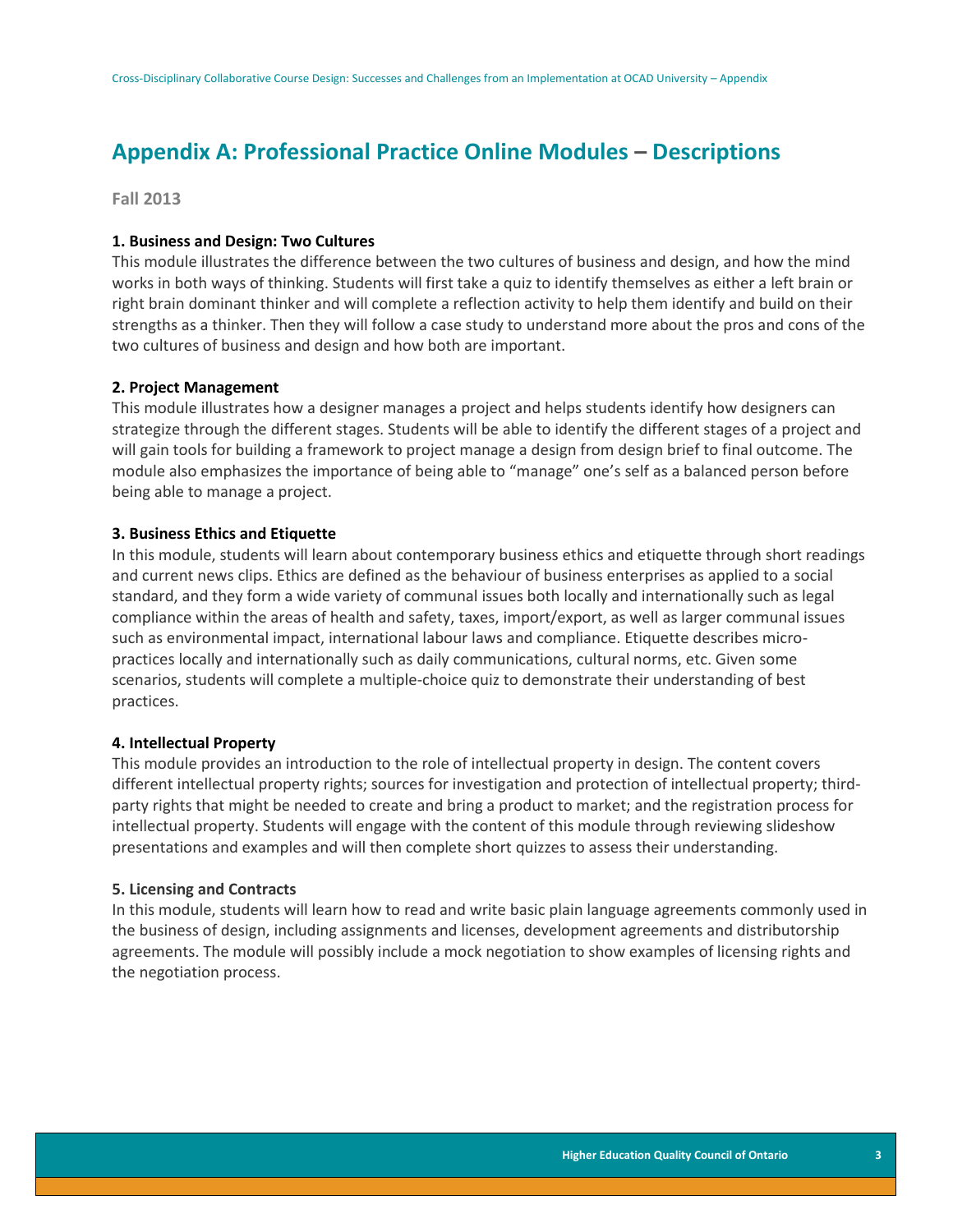### **6. Money**

This module focuses on the importance of building and/or rebuilding a good credit history. Through a slideshow and related articles, students will learn how credit reporting works, how to obtain and read a credit report, and how to improve their credit history. Students will review a sample credit report, with an accompanying guide on how to interpret it, and will fill out forms to order their own free credit reports from the two Canadian credit reporting agencies. Finally, students will answer short questions about potential fits for funding and other resources for their own practice in the future.

### **7. Starting a Business**

This module provides an overview of the steps involved in starting a new small business. Students will become familiar with the components of a business plan by reviewing samples and providing an initial evaluation of the business concept. The module will cover budgeting and 12-month cash flow projections to help students understand the financial planning of a business. They will also identify the first basic steps to establishing a business after the initial planning stage, including registering a business and getting an HST number.

### **8. Running a Business**

This module teaches students about the importance of bookkeeping and introduces them to financial terms and different systems for tracking income and expenses. The module explains what is involved with hiring employees and the advantages and disadvantages and additional responsibility of having a staff. Through slideshows, videos and short activities, students will become aware of the considerations for hiring an employee and learn how to assemble a team of professionals who can help the business run smoothly.

#### **9. World of Business**

This module discusses the importance of being able to think entrepreneurially. Students will learn how to recognize the different types of businesses and interpret current trends in business and the changing world of work. Through slideshows, videos and articles, students will learn about design and business and the growth of social entrepreneurism. Their understanding of the concepts will be assessed through short quizzes.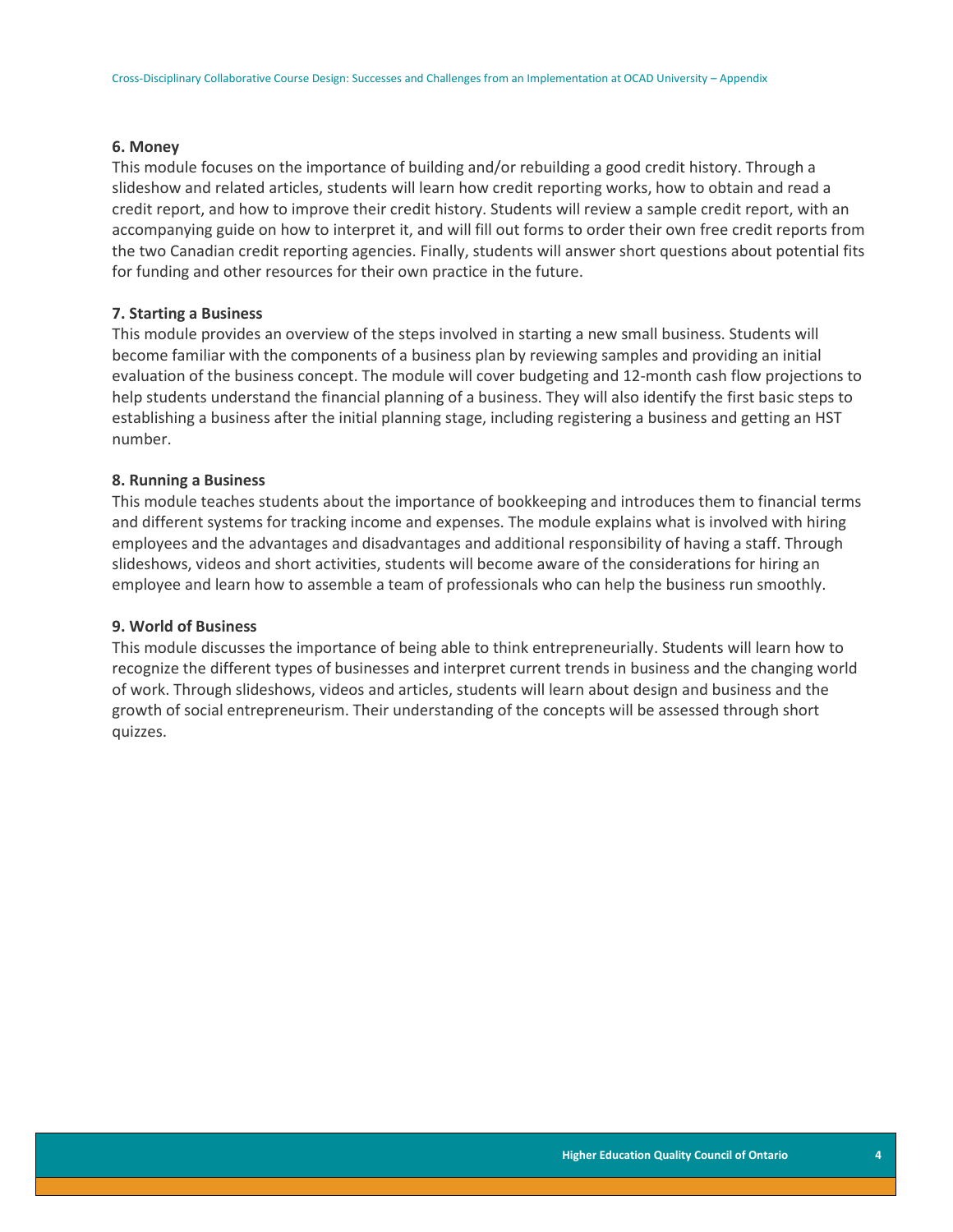# <span id="page-5-0"></span>**Appendix B: Collaborative Course Design Interview Questions**

**Content Developer Interview #1 Questions: One-on-One Mid-Process Interviews**

- 1. Tell me about your involvement in the collaborative course design process.
	- a. What was it like to be a part of this process?
	- b. What were the highlights?
	- c. What were the challenges?
	- d. How did you overcome the challenges you encountered?
- 2. Was the collaborative course design process what you expected it to be?
	- a. How was the workload?
	- b. How productive were you?
	- c. What factors limited you from reaching your goals for this project?
	- d. What kind of support did you receive from:
		- i. your colleagues?
		- ii. faculty coordinator?
		- iii. educational developer?
	- e. How could you have been better supported?
- 3. What about this experience will you bring to your own course design?
	- a. What about this experience will you bring to your teaching practice?
	- b. What have you learned from the positive aspects of this process?
	- c. What have you learned from the negative aspects of this process?
- 4. If you could experience this process again, what might you do differently?
	- a. What advice would you give to faculty participating in a collaborative course design project?
	- b. How could we improve the process?
- 5. What else do you want me to know about your experience?

**Content Developer Interview #2 Questions: One-on-One Conclusion Interviews**

- 1. What will you take away from the collaborative course design process to apply to your teaching?
- 2. What will you take away from the collaborative course design process to apply to your course design approach?
- 3. How has the collaborative course design process changed your teaching?
- 4. How has the collaborative course design process changed your approach to course design?
- 5. How could we improve the collaborative course design process?
- 6. Would you take part in another project of this kind?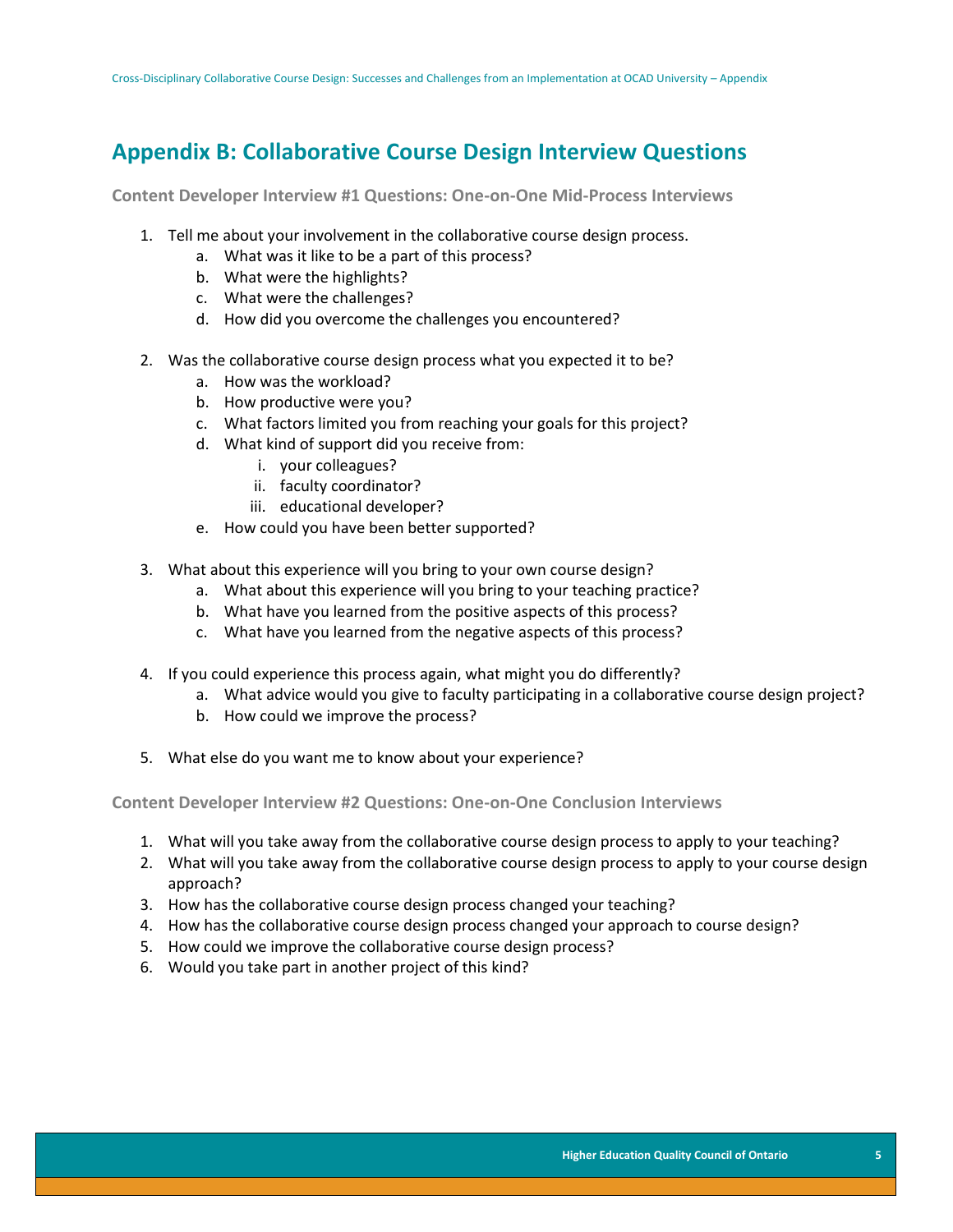**Faculty Coordinator/Educational Developer Interview Questions: One-on-One Conclusion Interviews**

- 1. What was it like to facilitate the collaborative course design process?
	- a. What were the highlights?
	- b. What were the challenges?
	- c. How did you overcome these challenges?
- 2. Was the collaborative course design process what you expected it to be?
	- a. How was the workload?
	- b. How productive were you?
	- c. What factors limited you from reaching your goals for this project?
	- d. What supported you through this course design?
	- e. How could you have been better supported?
- 3. How do you envision future collaborative course design projects taking place?
	- a. What have you learned from the positive aspects of this process?
	- b. What have you learned from the negative aspects of this process?
	- c. If you had to facilitate this project again, what would you do differently?
	- d. What advice would you give to future faculty participating in a collaborative course design project?
	- e. What advice would you give to a future faculty coordinator/educational developer facilitating a collaborative course design project?
- 4. What else do you want me to know about your experience?

**Faculty Teaching Professional Practice Courses: One-on-One Mid-Course Interviews**

- 1. What was it like to teach a course designed from a cross-disciplinary collaboration?
	- a. What were the highlights?
	- b. What were the challenges?
	- c. How did you overcome these challenges?
	- d. What support did you have for this project?
	- e. How might you have been better supported?
- 2. Was the course what you expected it to be?
	- a. How was the workload?
	- b. What is the quality of the redesigned course?
	- c. How has the redesigned course benefited your teaching?
	- d. How has the redesigned course limited your teaching?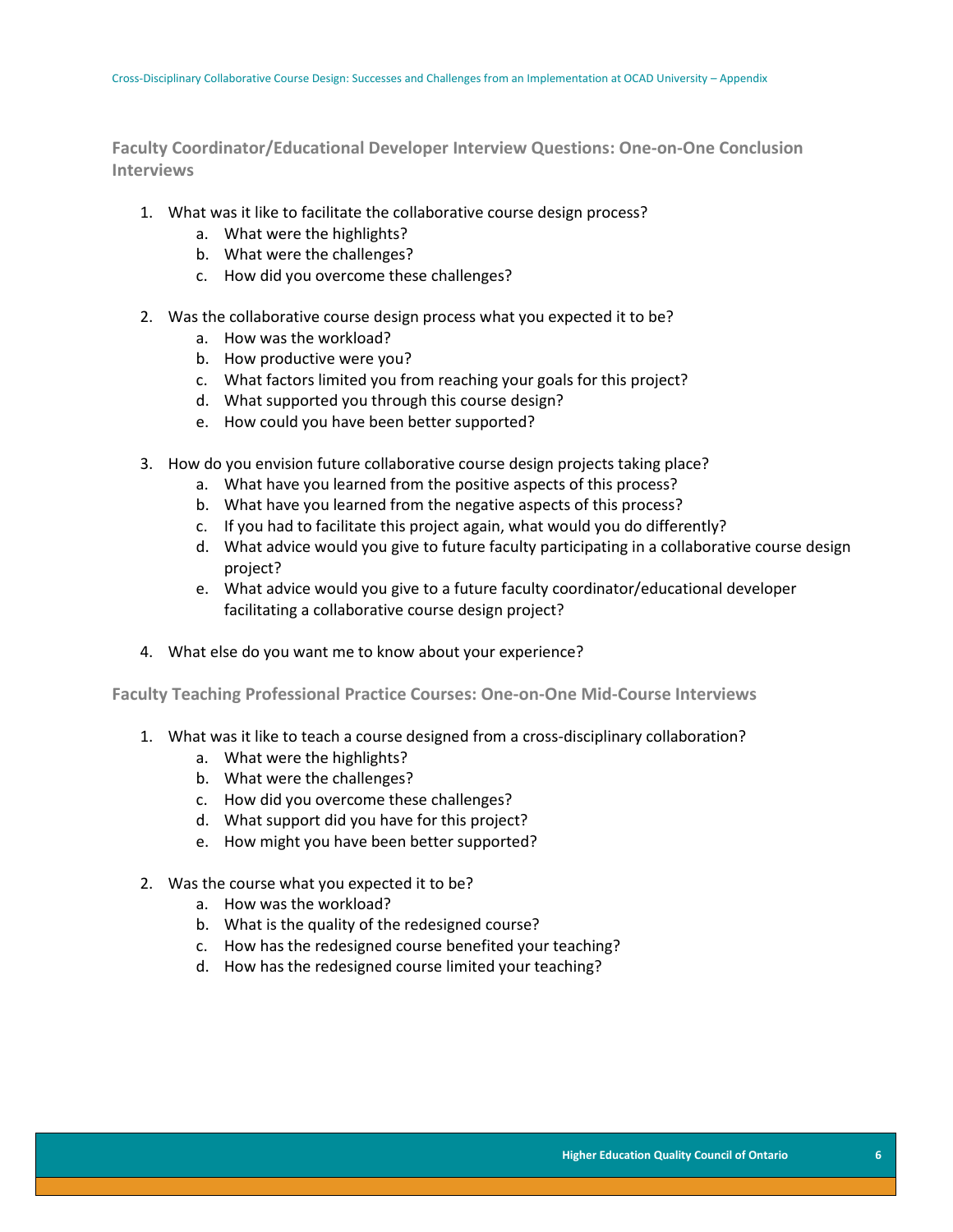- 2. How do you envision future collaborative course design projects taking place?
	- a. What have you learned from the positive aspects of this process?
	- b. What have you learned from the negative aspects of this process?
	- c. What would you like to know in advance if you are part of a similar project in the future?
	- d. What advice would you give to teachers participating in a collaborative course design project?
- <span id="page-7-0"></span>3. What else do you want me to know about your experience?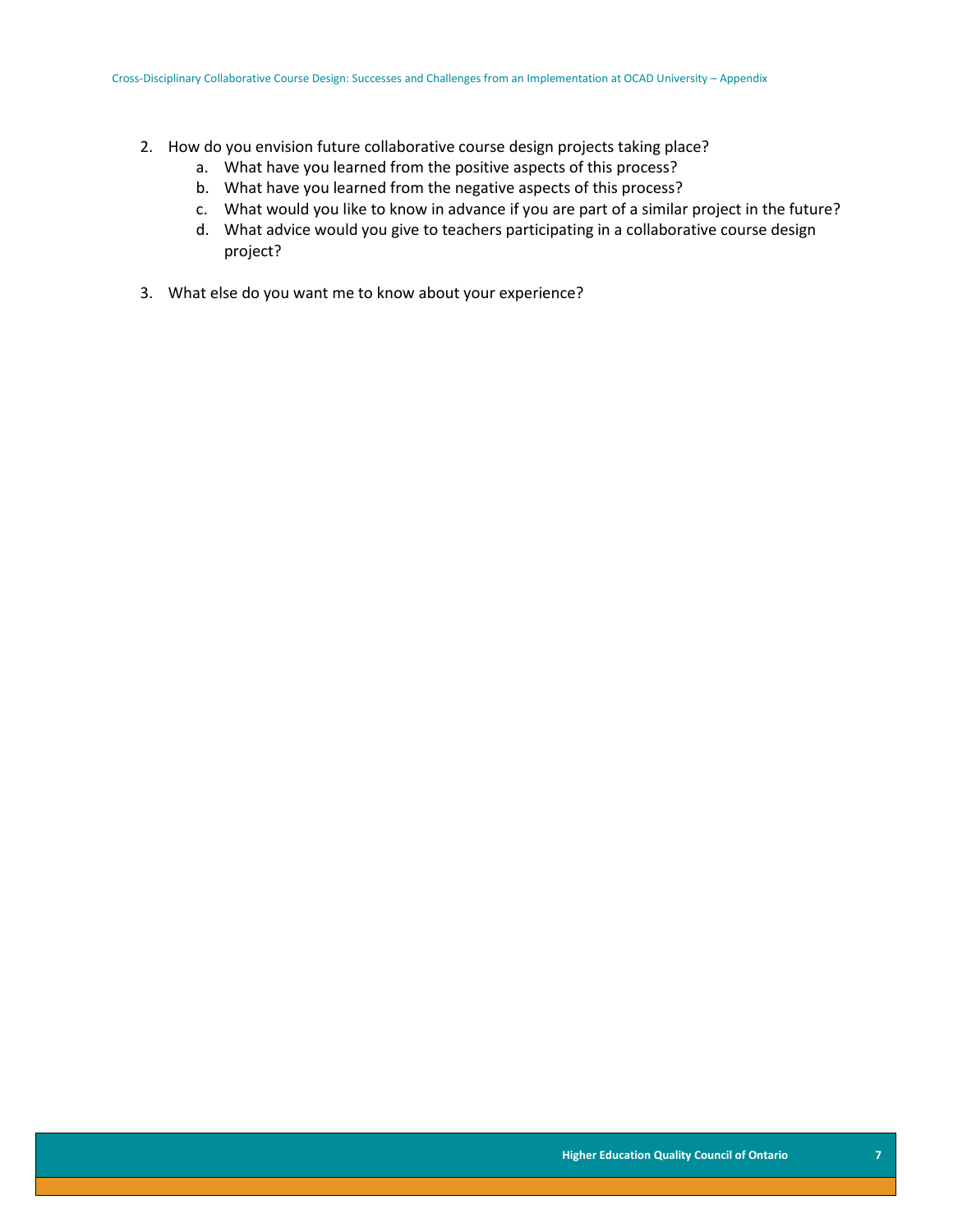# **Appendix C: Professional Practice Courses Mid-Course Student Questionnaire**

**Student In-Class Survey Questions**

- 1. I like that the module(s) are a new addition to the professional practice course.
	- i. Strongly Agree
	- ii. Agree
	- iii. Neutral
	- iv. Disagree
	- v. Strongly Disagree
- 2. The module(s) enhanced my understanding of the course content.
	- i. Strongly Agree
	- ii. Agree
	- iii. Neutral
	- iv. Disagree
	- v. Strongly Disagree
- 3. The module(s) better prepare me to enter the workplace.
	- i. Strongly Agree
	- ii. Agree
	- iii. Neutral
	- iv. Disagree
	- v. Strongly Disagree
- 4. It is because of the module(s) that I would recommend this course to my peers.
	- i. Strongly Agree
	- ii. Agree
	- iii. Neutral
	- iv. Disagree
	- v. Strongly Disagree

Open questions:

- 5. What are the strengths of this course?
- 6. How could this course be improved?
- 7. What else you would like to share about your experience in this course?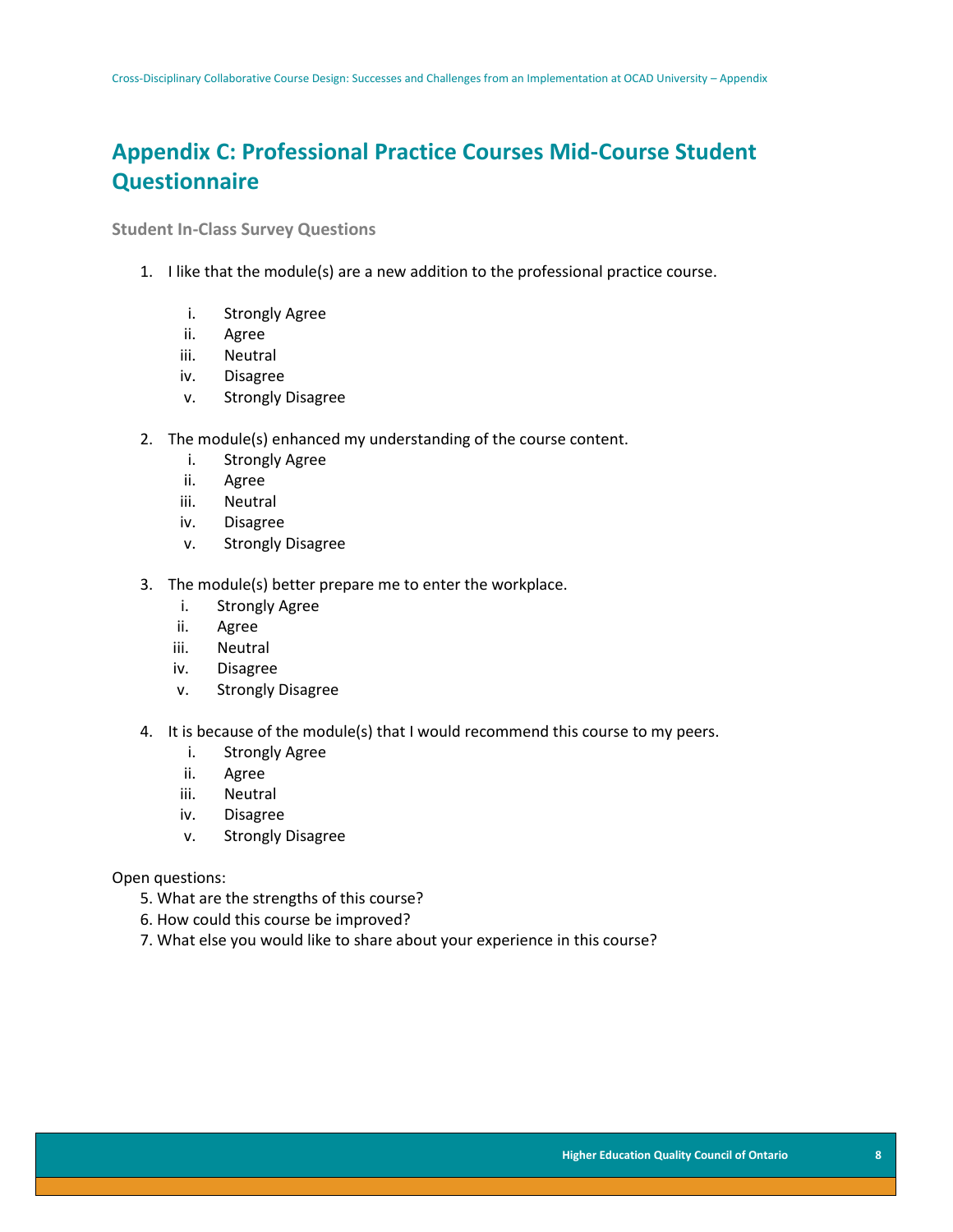# <span id="page-9-0"></span>**Appendix D: Responses to Likert-Scale Questions on the Student Questionnaire**

|                                                                                      |                        |                     |                |                                            |                |                        |                |                 |              | Total % of total |
|--------------------------------------------------------------------------------------|------------------------|---------------------|----------------|--------------------------------------------|----------------|------------------------|----------------|-----------------|--------------|------------------|
|                                                                                      |                        | Course: GDES1 GDES2 |                | INDS1                                      |                | INDS2 MAAD1 MAAD2 MAAD |                | 3               |              |                  |
|                                                                                      | Course<br>instructor:  | C <sub>14</sub>     |                | CI5 CD1/CI1 CD1/CI1 CD2/CI2 CD3/CI3 CD3/CI |                |                        |                | 3               |              |                  |
|                                                                                      | Total enrollment:      | 22                  | 23             | 26                                         | 22             | 34                     | 17             | 21              | 165          |                  |
|                                                                                      | Number of respondents: | 21                  | 18             | 14                                         | 19             | 31                     | 16             | 18              | 137          |                  |
| 1. I like that the module(s) are a new addition to the professional practice course. |                        |                     |                |                                            |                |                        |                |                 |              |                  |
| <b>Strongly Agree</b>                                                                |                        | 5                   | $\overline{2}$ | $\overline{2}$                             | $\mathbf{1}$   | $\overline{2}$         | $\mathbf{1}$   | 3               | 16           | 11.7             |
| Agree                                                                                |                        | 11                  | 11             | $6\phantom{1}6$                            | $\overline{4}$ | 12                     | 9              | $\overline{4}$  | 57           | 41.6             |
| <b>Neutral</b>                                                                       |                        | 5                   | 5              | $\overline{4}$                             | $\overline{7}$ | $\overline{7}$         | $\overline{4}$ | 8               | 40           | 29.2             |
| <b>Disagree</b>                                                                      |                        | $\mathbf{0}$        | $\Omega$       | $\overline{1}$                             | $\overline{4}$ | 5                      | $\overline{2}$ | 3               | 15           | 11               |
| <b>Strongly Disagree</b>                                                             |                        | $\mathbf{0}$        | $\mathbf{0}$   | $\overline{1}$                             | 3              | 5                      | $\mathbf{0}$   | $\mathbf{0}$    | 9            | 6.6              |
| 2. The module(s) enhanced my understanding of the course content.                    |                        |                     |                |                                            |                |                        |                |                 |              |                  |
| <b>Strongly Agree</b>                                                                |                        | $\overline{4}$      | $\overline{2}$ | $\overline{2}$                             | $\mathbf{0}$   | 3                      | $\overline{4}$ | $\overline{2}$  | 17           | 12.4             |
| Agree                                                                                |                        | 9                   | 11             | 9                                          | 5              | 14                     | 5              | 10              | 63           | 46               |
| <b>Neutral</b>                                                                       |                        | 8                   | 5              | $\overline{2}$                             | 8              | $\overline{7}$         | $\overline{4}$ | 6               | 40           | 29.2             |
| <b>Disagree</b>                                                                      |                        | $\mathbf{0}$        | $\mathbf{0}$   | $\overline{1}$                             | 5              | 3                      | 3              | $\mathbf{0}$    | 12           | 8.8              |
| <b>Strongly Disagree</b>                                                             |                        | $\mathbf{0}$        | $\mathbf{0}$   | $\pmb{0}$                                  | $\mathbf{1}$   | $\overline{4}$         | $\mathbf 0$    | $\mathbf{0}$    | 5            | 3.6              |
|                                                                                      |                        |                     |                |                                            |                |                        |                |                 |              |                  |
| 3. The module(s) better prepare me to enter the workplace.                           |                        |                     |                |                                            |                |                        |                |                 |              |                  |
| <b>Strongly Agree</b>                                                                |                        | $\mathbf{1}$        | $\mathbf{1}$   | $\mathbf{1}$                               | $\mathbf{1}$   | $\mathbf{1}$           | $\overline{2}$ | $\mathbf{1}$    | 8            | 5.8              |
| Agree                                                                                |                        | 12                  | 8              | $\boldsymbol{8}$                           | 5              | 9                      | $\overline{4}$ | $6\phantom{.}6$ | 52           | 38               |
| Neutral                                                                              |                        | $\overline{7}$      | $\overline{7}$ | $\overline{2}$                             | $\overline{7}$ | 9                      | 5              | 8               | 45           | 32.8             |
| <b>Disagree</b>                                                                      |                        | $\mathbf{1}$        | $\overline{2}$ | $\overline{2}$                             | $\overline{4}$ | $\overline{7}$         | $\overline{4}$ | 3               | 23           | 16.8             |
| <b>Strongly Disagree</b>                                                             |                        | $\mathbf{0}$        | $\mathbf{0}$   | $\mathbf{1}$                               | $\overline{2}$ | $\overline{4}$         | $\mathbf{1}$   | $\mathbf{0}$    | 8            | 5.8              |
| No Answer                                                                            |                        |                     |                |                                            |                | $\overline{1}$         |                |                 | $\mathbf{1}$ | 0.7              |
| 4. It is because of the module(s) that I would recommend this course to my peers.    |                        |                     |                |                                            |                |                        |                |                 |              |                  |
| <b>Strongly Agree</b>                                                                |                        | 1                   | $\overline{2}$ | $\mathbf{0}$                               | $\mathbf 0$    | $\mathbf{0}$           | $\mathbf{1}$   | $\mathbf{1}$    | 5            | 3.6              |
| Agree                                                                                |                        | 5                   | 5              | $\mathbf{0}$                               | $\overline{2}$ | $\overline{2}$         | $\overline{2}$ | 6               | 22           | 16.1             |
| <b>Neutral</b>                                                                       |                        | 8                   | 6              | 6                                          | $\overline{2}$ | 10                     | $\overline{4}$ | 8               | 44           | 32.1             |
| <b>Disagree</b>                                                                      |                        | $\overline{7}$      | 5              | $\overline{4}$                             | $\overline{7}$ | 11                     | $\overline{7}$ | 3               | 44           | 32.1             |
| <b>Strongly Disagree</b>                                                             |                        | $\mathbf{0}$        | $\mathbf{0}$   | $\overline{4}$                             | 8              | 8                      | $\overline{2}$ | $\mathbf{0}$    | 22           | 16.1             |
|                                                                                      |                        |                     |                |                                            |                |                        |                |                 |              |                  |